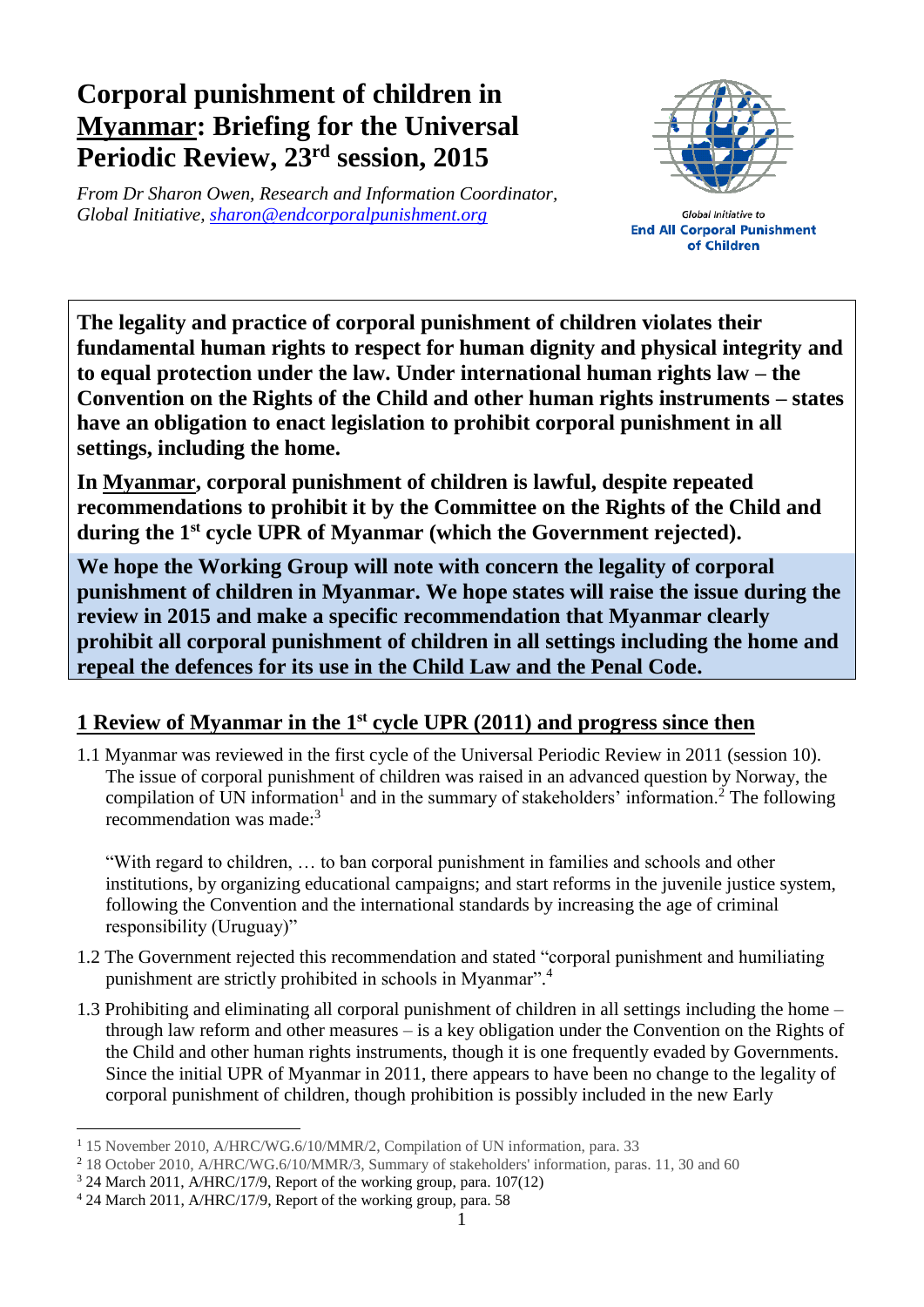Childhood Care and Development Law 2014. With regard to schools, we have been unable to verify Government claims that corporal punishment is prohibited – government directives advise against corporal punishment but there appears to be no prohibition in law. Corporal punishment is lawful in Myanmar in the home, alternative care settings, day care and penal institutions. In 2012, the Committee on the Rights of the Child recommended law reform to end corporal punishment in Myanmar for a third time (see para. 3.1 below). Laws are currently being revised and drafted which provide key opportunities for achieving prohibition of corporal punishment.

## **2 Legality of corporal punishment in Myanmar**

- 2.1 *Summary:* In Myanmar, corporal punishment of children is unlawful as a sentence for crime but it is lawful in the home, alternative care settings, day care, schools and penal institutions. **The current review of the Child Law and the drafting of the new National Education Law provide key opportunities for prohibiting all corporal punishment.**
- 2.2 *Home (lawful):* Article 66 of the Child Law 1993 (revised 1999) provides for "the type of admonition by a parent, teacher or a person having the right to control the child, which is for the benefit of the child". Article 89 of the Penal Code states that, with certain provisos, "nothing which is done in good faith for the benefit of a person under twelve years of age ... of the guardian or other person having lawful charge of that person, is an offence by reason of any harm which it may cause, or be intended by the doer to cause, or be known by the doer to be likely to cause, to that person".
- 2.3 The Child Law 1993 is being reviewed. The Government of Myanmar collaborated with UNICEF to produce an analysis of the situation of children which draws attention to conflict between the Child Law and the Convention on the Rights of the Child, including the lack of explicit prohibition of corporal punishment and the provision for "admonition" of a child; the report recommends amending the Child Law "to remove scope for allowing physical punishment of children".<sup>5</sup>
- 2.4 *Alternative care settings (lawful):* Corporal punishment is lawful under article 66 of the Child Law 1993 and article 89 of the Penal Code. The Early Childhood Care and Development Law 2014 was enacted in February 2014: we have yet to obtain the full text.
- 2.5 *Day care (lawful):* Corporal punishment is lawful in day care under article 66 of the Child Law 1993 and article 89 of the Penal Code. We have yet to ascertain if the Early Childhood Care and Development Law includes prohibition of corporal punishment.
- 2.6 *Schools (?lawful):* Government directives state that corporal punishment should not be used in schools but there is no explicit prohibition in law and corporal punishment is lawful under article 66 of the Child Law 1993 and article 89 of the Penal Code. In its written replies to the Committee on the Rights of the Child in 2011, the Government stated that the process indicators of a child friendly school include "teachers must practice positive, non-aggressive and alternative discipline" and "therefore" corporal punishment is prohibited in schools.<sup>6</sup> The concluding observations of the Committee on the Rights of the Child on the third/fourth report indicate that there is prohibition in law<sup>7</sup> but we have been unable to identify prohibiting legislation. The Government similarly asserted that corporal punishment is prohibited in schools during the Universal Periodic Review of Myanmar in 2011 but gave no specific legal references. <sup>8</sup> A draft National Education Law is under consideration which provides an immediate opportunity to prohibit corporal punishment in schools.

 $\overline{a}$ 

<sup>5</sup> Ministry of National Planning and Economic Development & UNICEF (2012), *Situation Analysis of Children in Myanmar*, Nay Pyi Taw: UNICEF/Government of Myanmar

<sup>6</sup> 12 January 2012, CRC/C/MMR/Q/3-4/Add.1, Reply to list of issues, para. 53

<sup>7</sup> 14 March 2012, CRC/C/MMR/CO/3-4, Concluding observations on third/fourth report, para. 53

<sup>8</sup> 24 March 2011, A/HRC/17/9, Report of the working group, para. 58